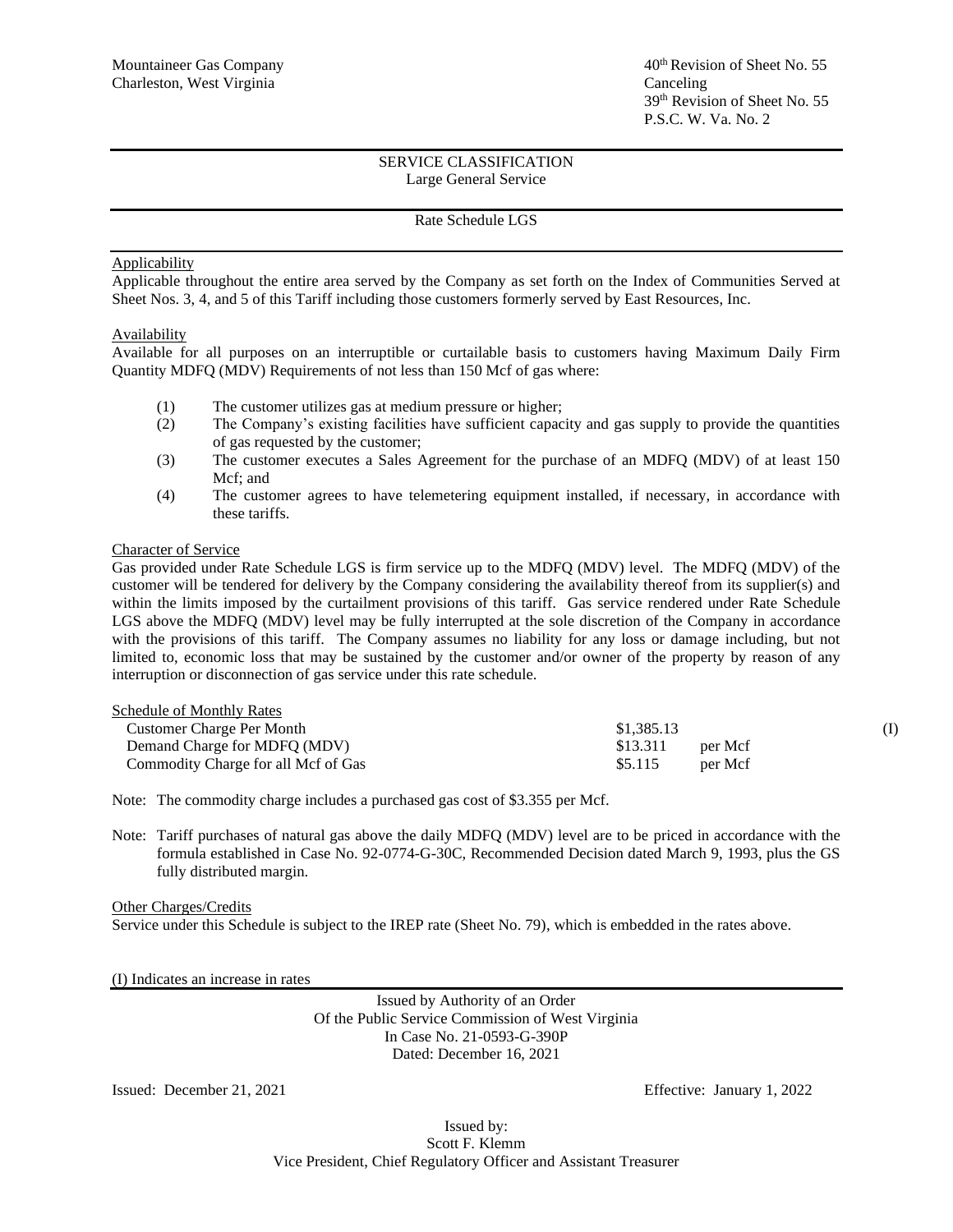# Rate Schedule LGS

Minimum Monthly Charge

The minimum monthly charge shall be the customer charge plus demand charge for MDFQ (MDV).

## Delayed Payment Penalty

A delayed payment penalty of one percent (1%) on the current usage billings not paid by the latest payment date (20 days after the bill has been rendered) will be added to the bill in accordance with Section 6.7 of the Rules and Regulations herein.

> Issued by Authority of an Order Of the Public Service Commission of West Virginia In General Order No. 185.40 Dated June 11, 2018

Issued: September 10, 2018 Effective: September 10, 2018

Issued by: Tom M. Taylor President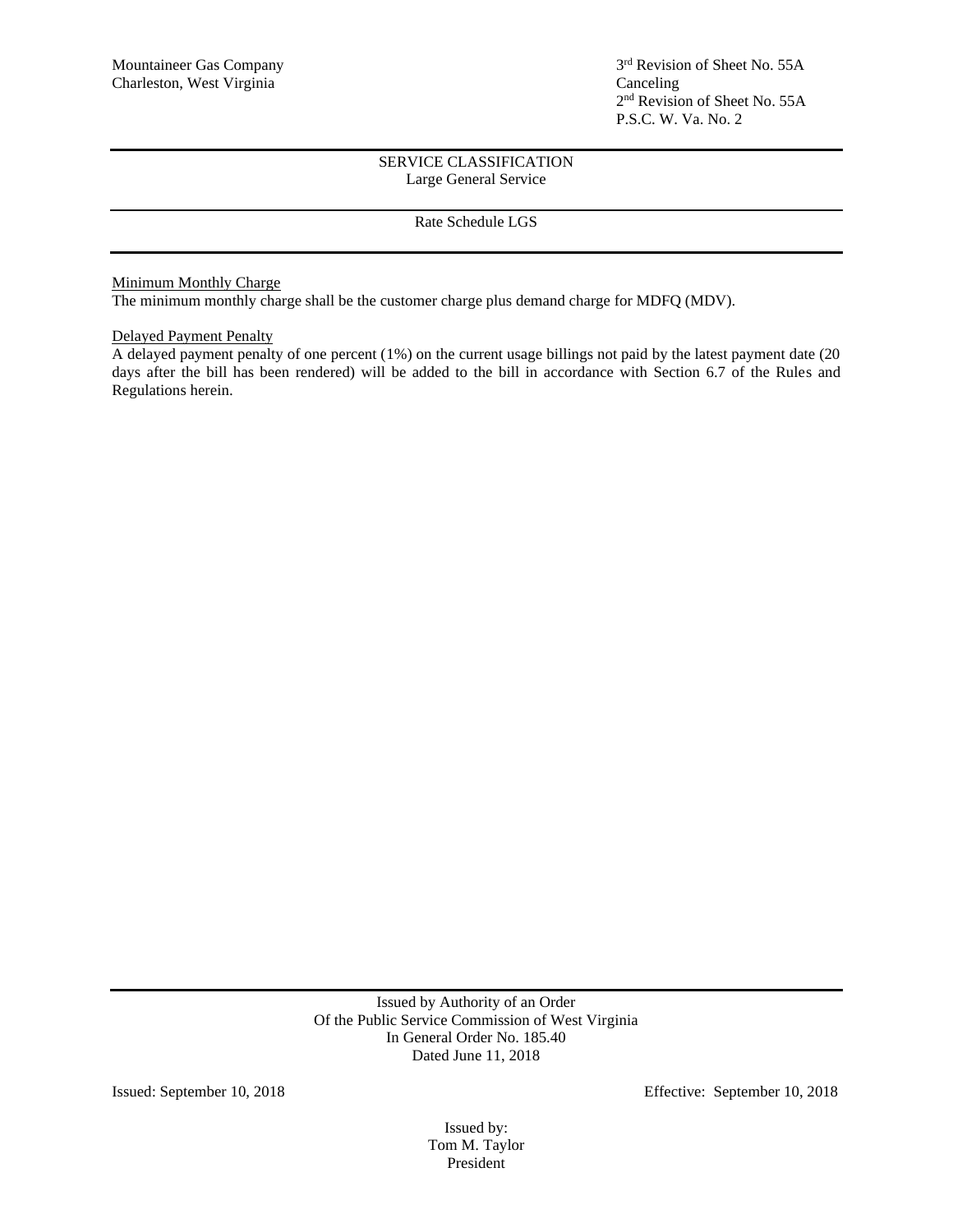## Rate Schedule LGS

## Availability of Excess Gas

In the event the Customer desires to purchase on any day gas in excess of the maximum volume specified in its service agreement, the Customer shall inform the Company and if the Company is able to provide such excess gas required by the Customer from its operations, the Company will make such excess gas available to be billed according to charges in the Schedule of Monthly Rates.

If such excess gas cannot be made available to the Customer from the Company's own operations, the Company may comply with such request to the extent that excess gas is temporarily available from the Company's gas supplier(s), in order to provide gas which otherwise would not be available. Such excess volume will be billed according to charges in the schedule of monthly rates plus the excess volume multiplied by the net of ten cents (\$0.10) per Mcf delivery charge plus the supplier(s) excess gas service rate per Mcf minus the currently effective commodity component of purchased gas cost per Mcf.

## Other Provisions

Transportation:

Rate Schedule GTS is available for service to Customers qualifying under the requirements and provisions therein.

#### Special Contract Program:

Rate Schedule SCP is available for service to Customers qualifying under the requirements and provisions therein.

#### **Standby Service:**

Rate Schedule LGS is available to Customers taking gas on an interruptible basis or from other than Company sources as a standby sales service. The Maximum Daily Firm Quantity specified in the Customers Sales Agreement represents the maximum level of standby sales service which the Company is obligated to supply.

> Issued by Authority of an Order Of the Public Service Commission of West Virginia In Case No. 04-1595-G-42T and No. 04-1596-G-PC Dated August 24, 2005

Issued: October 21, 2005 Effective: November 1, 2005

Issued by: Thomas M. Taylor President